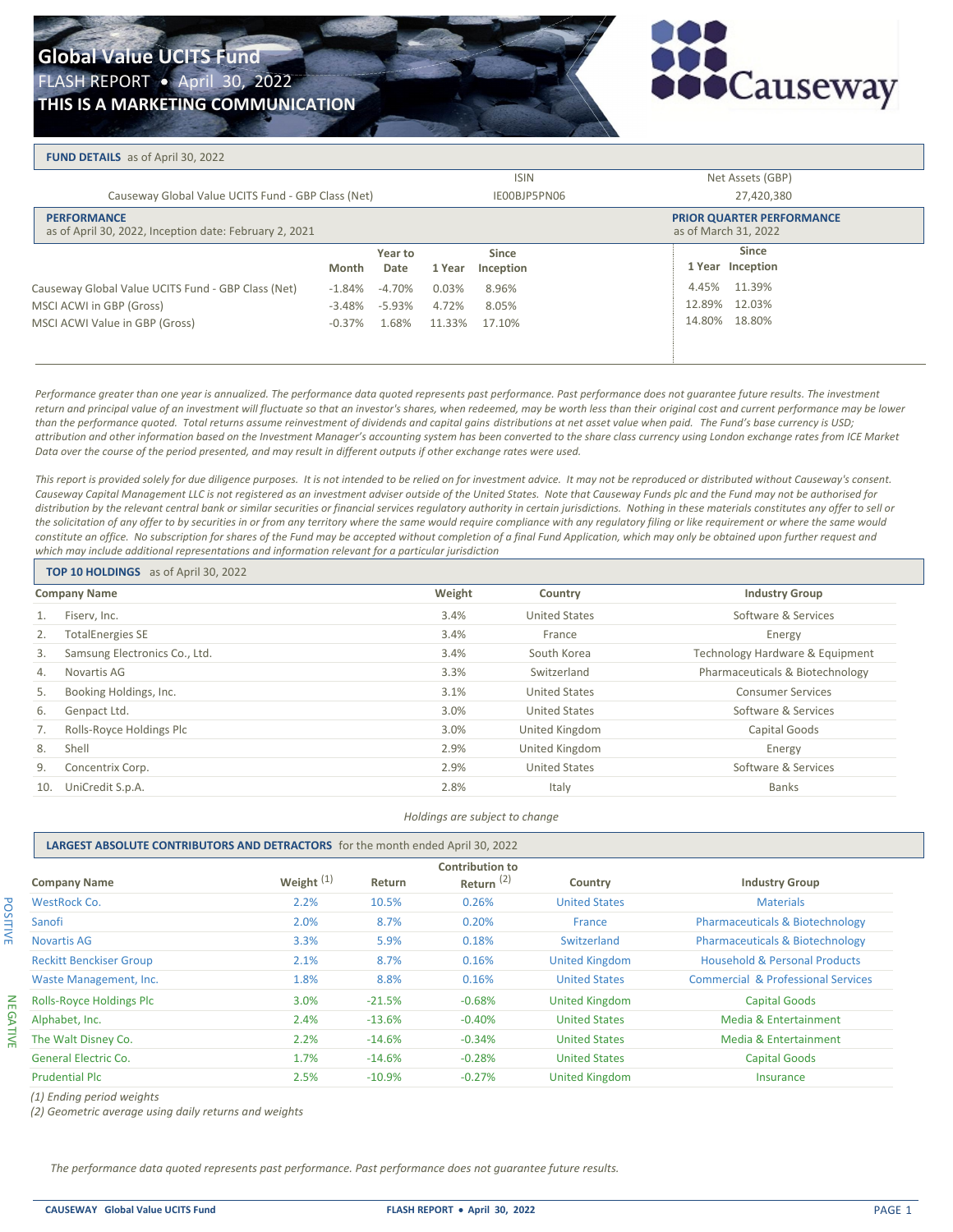## Global Value UCITS Fund

#### CHARACTERISTICS as of April 30, 2022

| <b>Global Value UCITS</b><br>Fund<br><b>MSCI ACWI</b><br>49<br>No. of Holdings<br>2,937<br>Wtd Avg Mkt Cap (Mn in GBP)<br>251,924<br>73,622<br>FY2 P/E<br>11.0x<br>14.6x<br>P/B Value<br>2.8x<br>1.9x<br>Dividend Yield<br>2.0%<br>2.0%<br>12.7%<br>21.8%<br>Return on Equity |  |                        |
|-------------------------------------------------------------------------------------------------------------------------------------------------------------------------------------------------------------------------------------------------------------------------------|--|------------------------|
|                                                                                                                                                                                                                                                                               |  | <b>MSCI ACWI Value</b> |
|                                                                                                                                                                                                                                                                               |  | 1,882                  |
|                                                                                                                                                                                                                                                                               |  | 88,505                 |
|                                                                                                                                                                                                                                                                               |  | 11.6x                  |
|                                                                                                                                                                                                                                                                               |  | 1.9x                   |
|                                                                                                                                                                                                                                                                               |  | 3.0%                   |
|                                                                                                                                                                                                                                                                               |  | 19.4%                  |

#### SIGNIFICANT CHANGES for the month ended April 30, 2022

| Company Name            | Country               | <b>Industry Group</b>                      | Wgt<br>Beginning % | Wgt<br>Ending % | Reason <sup>*</sup> |  |
|-------------------------|-----------------------|--------------------------------------------|--------------------|-----------------|---------------------|--|
| <b>Increases</b>        |                       |                                            |                    |                 |                     |  |
| Wells Fargo & Co.       | <b>United States</b>  | <b>Banks</b>                               | 0.00%              | 0.96%           | ΙL                  |  |
| <b>Enel SpA</b>         | Italy                 | <b>Utilities</b>                           | 1.91%              | 2.50%           | IL                  |  |
| <b>SSP Group Plc</b>    | <b>United Kingdom</b> | <b>Consumer Services</b>                   | 1.28%              | 1.76%           | CD, IL              |  |
| <b>TotalEnergies SE</b> | France                | Energy                                     | 2.95%              | 3.42%           | ER                  |  |
| <b>Concentrix Corp.</b> | <b>United States</b>  | Software & Services                        | 2.47%              | 2.89%           | CD, IL              |  |
| <b>Decreases</b>        |                       |                                            |                    |                 |                     |  |
| Alphabet, Inc.          | <b>United States</b>  | Media & Entertainment                      | 3.67%              | 2.37%           | <b>RV</b>           |  |
| <b>FANUC Corp.</b>      | Japan                 | <b>Capital Goods</b>                       | 2.91%              | 1.83%           | <b>RV</b>           |  |
| AXA SA                  | France                | Insurance                                  | 1.44%              | 0.89%           | <b>RV</b>           |  |
| Sanofi                  | France                | <b>Pharmaceuticals &amp; Biotechnology</b> | 2.22%              | 2.00%           | <b>RV</b>           |  |

\*Key: CA = Corporate Action CD = Cyclical Discount ER = Earnings Revision FM = Factor Model FR = Fundamental Review IL = Industry Laggard RB = Rebalance of Security Weightings RV = Relative Value





*This chart shows where the Fund's investments in a region performed better or worse than the region in the benchmark index during the period. Attribution is based on the return of the Fund's holdings gross of management fees and other expenses. Data is from the Investment Manager's accounting system and will differ from the Fund's official net asset value for reasons including: differences in the accrual of certain expenses and income and recognition of cash flows, and Fund holidays.*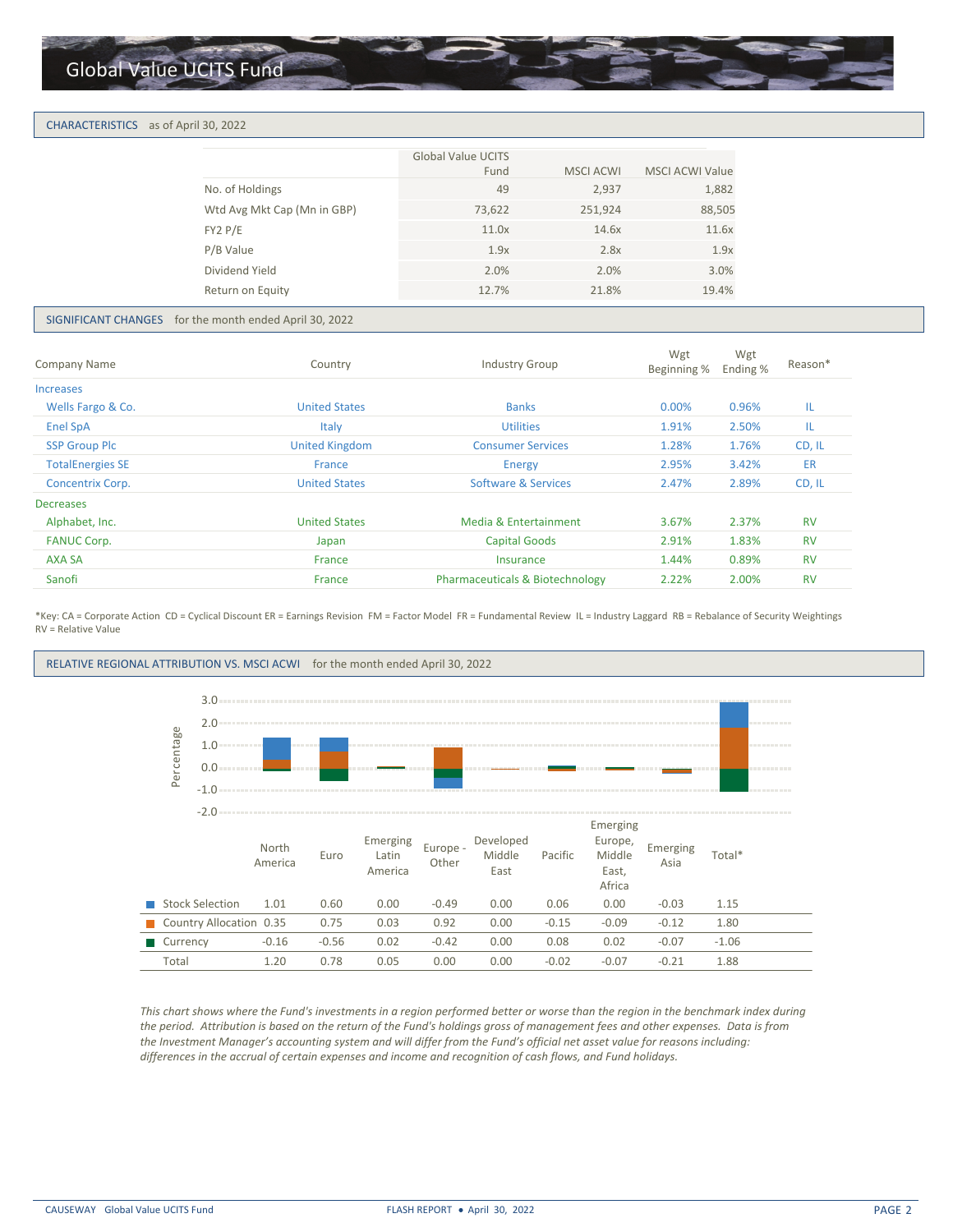# Global Value UCITS Fund

## INDUSTRY GROUP ALLOCATION as of April 30, 2022

| Weights (%)                        |      |             |             |
|------------------------------------|------|-------------|-------------|
|                                    |      | Weights (%) | Weights (%) |
| Media & Entertainment              | 6.4  | 5.8         | 0.6         |
| <b>Telecommunication Services</b>  | 0.0  | 1.9         | $-1.9$      |
| <b>Communication Services</b>      | 6.4  | 7.7         | $-1.4$      |
| Automobiles & Components           | 0.0  | 2.8         | $-2.8$      |
| Consumer Durables & Apparel        | 0.0  | 1.9         | $-1.9$      |
| <b>Consumer Services</b>           | 7.5  | 1.7         | 5.8         |
| Retailing                          | 1.4  | 4.9         | $-3.5$      |
| <b>Consumer Discretionary</b>      | 9.0  | 11.3        | $-2.3$      |
| Food & Staples Retailing           | 1.1  | 1.6         | $-0.5$      |
| Food Beverage & Tobacco            | 1.8  | 4.2         | $-2.4$      |
| Household & Personal Products      | 2.1  | 1.7         | 0.4         |
| <b>Consumer Staples</b>            | 5.0  | 7.5         | $-2.5$      |
| Energy                             | 6.3  | 4.6         | 1.7         |
| Energy                             | 6.3  | 4.6         | 1.7         |
| <b>Banks</b>                       | 8.0  | 7.1         | 1.0         |
| <b>Diversified Financials</b>      | 0.0  | 4.3         | $-4.3$      |
| Insurance                          | 5.5  | 3.1         | 2.4         |
| <b>Financials</b>                  | 13.6 | 14.5        | $-1.0$      |
| Health Care Equipment & Services   | 1.7  | 4.3         | $-2.7$      |
| Pharmaceuticals & Biotechnology    | 8.9  | 7.9         | 1.0         |
| <b>Health Care</b>                 | 10.6 | 12.3        | $-1.7$      |
| Capital Goods                      | 9.3  | 6.3         | 3.0         |
| Commercial & Professional Services | 1.8  | 1.1         | 0.7         |
| Transportation                     | 2.2  | 2.1         | 0.1         |
| Industrials                        | 13.4 | 9.5         | 3.9         |
| Semiconductors & Semi Equipment    | 1.9  | 5.0         | $-3.1$      |
| Software & Services                | 16.5 | 9.6         | 6.9         |
| Technology Hardware & Equipment    | 5.5  | 6.8         | $-1.3$      |
| <b>Information Technology</b>      | 24.0 | 21.5        | 2.5         |
| Materials                          | 6.5  | 5.1         | 1.3         |
| <b>Materials</b>                   | 6.5  | 5.1         | 1.3         |
| Real Estate                        | 0.0  | 2.8         | $-2.8$      |
| <b>Real Estate</b>                 | 0.0  | 2.8         | $-2.8$      |
| Utilities                          | 3.7  | 3.0         | 0.7         |
| <b>Utilities</b>                   | 3.7  | 3.0         | 0.7         |
| <b>EQUITY</b>                      | 98.3 | 100.0       |             |
| <b>CASH</b>                        | 1.7  | 0.0         |             |
| 100.0<br><b>TOTAL</b>              |      | 100.0       |             |

|                                                 | Relative Weight (%) |        |     |            |     |     |     |
|-------------------------------------------------|---------------------|--------|-----|------------|-----|-----|-----|
|                                                 | Underweight         |        |     | Overweight |     |     |     |
|                                                 |                     |        |     |            |     |     |     |
| Software & Services                             |                     |        |     |            |     |     |     |
| <b>Consumer Services</b>                        |                     |        |     |            |     |     |     |
| Capital Goods                                   |                     |        |     |            |     |     |     |
| Insurance                                       |                     |        |     |            |     |     |     |
| Energy                                          |                     |        |     |            |     |     |     |
| Materials                                       |                     |        |     |            |     |     |     |
| Pharmaceuticals & Biotechnology                 |                     |        |     |            |     |     |     |
| <b>Banks</b>                                    |                     |        |     |            |     |     |     |
| Utilities<br>Commercial & Professional Services |                     |        |     |            |     |     |     |
|                                                 |                     |        |     |            |     |     |     |
| Media & Entertainment                           |                     |        |     |            |     |     |     |
| Household & Personal Products                   |                     |        |     |            |     |     |     |
| Transportation                                  |                     |        |     |            |     |     |     |
| Food & Staples Retailing                        |                     |        |     |            |     |     |     |
| Technology Hardware & Equipment                 |                     |        |     |            |     |     |     |
| Consumer Durables & Apparel                     |                     |        |     |            |     |     |     |
| <b>Telecommunication Services</b>               |                     |        |     |            |     |     |     |
| Food Beverage & Tobacco                         |                     |        |     |            |     |     |     |
| Health Care Equipment & Services                |                     |        |     |            |     |     |     |
| Automobiles & Components                        |                     |        |     |            |     |     |     |
| <b>Real Estate</b>                              |                     |        |     |            |     |     |     |
| Semiconductors & Semi Equipment                 |                     |        |     |            |     |     |     |
| Retailing                                       |                     |        |     |            |     |     |     |
| <b>Diversified Financials</b>                   |                     |        |     |            |     |     |     |
| $-6.0$                                          | $-4.0$              | $-2.0$ | 0.0 | 2.0        | 4.0 | 6.0 | 8.0 |

ATTRIBUTION ANALYSIS: CONTRIBUTORS TO RELATIVE PERFORMANCE BY INDUSTRY for the month ended April 30, 2022





*The performance data quoted represents past performance. Past performance does not guarantee future results.*

#### CAUSEWAY Global Value UCITS Fund FLASH REPORT + April 30, 2022 PAGE 3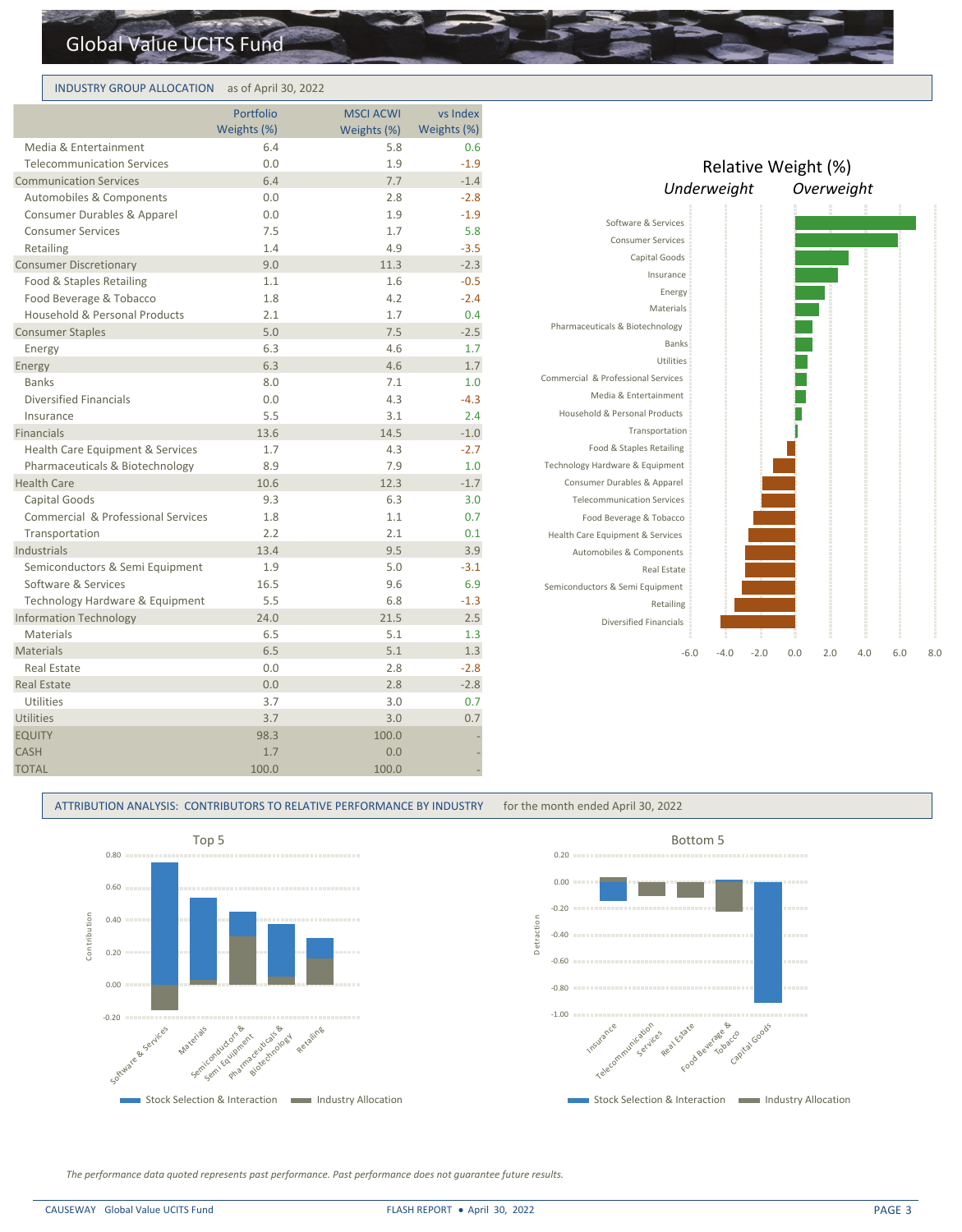|                           | <b>Global Value UCITS Fund</b>                 |                                 |                         |                          |                                 |                                 |                         |
|---------------------------|------------------------------------------------|---------------------------------|-------------------------|--------------------------|---------------------------------|---------------------------------|-------------------------|
|                           | <b>COUNTRY ALLOCATION</b> as of April 30, 2022 |                                 |                         |                          |                                 |                                 |                         |
|                           | <b>Portfolio</b><br>Weights (%)                | <b>MSCI ACWI</b><br>Weights (%) | vs Index<br>Weights (%) |                          | <b>Portfolio</b><br>Weights (%) | <b>MSCI ACWI</b><br>Weights (%) | vs Index<br>Weights (%) |
| Israel                    | 0.0                                            | 0.2                             | $-0.2$                  | South Korea              | 4.4                             | 1.4                             | 2.9                     |
| Africa / Mideast          | 0.0                                            | 0.2                             | $-0.2$                  | <b>EMERGING SUBTOTAL</b> | 4.4                             | 11.3                            |                         |
| Austria                   | 0.0                                            | 0.1                             | $-0.1$                  |                          |                                 |                                 |                         |
| Belgium                   | 0.0                                            | 0.2                             | $-0.2$                  |                          |                                 |                                 |                         |
| Finland                   | 0.0                                            | 0.2                             | $-0.2$                  |                          |                                 |                                 |                         |
| France                    | 9.0                                            | 2.8                             | 6.2                     |                          |                                 |                                 |                         |
| Germany                   | 3.7                                            | 2.0                             | 1.7                     |                          |                                 |                                 |                         |
| Ireland                   | 1.1                                            | 0.1                             | 1.0                     |                          | <b>Relative Weight (%)</b>      |                                 |                         |
| Italy                     | 5.3                                            | 0.6                             | 4.7                     |                          | Underweight                     | Overweight                      |                         |
| Netherlands               | 2.8                                            | $1.0$                           | 1.8                     | United Kingdom           |                                 |                                 |                         |
| Portugal                  | 0.0                                            | 0.1                             | $-0.1$                  |                          |                                 |                                 |                         |
| Spain                     | 1.1                                            | 0.6                             | 0.5                     | France                   |                                 |                                 |                         |
| Euro                      | 23.1                                           | 7.8                             | 15.3                    |                          |                                 |                                 |                         |
| Denmark                   | 0.0                                            | 0.7                             | $-0.7$                  | Italy                    |                                 |                                 |                         |
| Norway                    | 0.0                                            | 0.2                             | $-0.2$                  | South Korea              |                                 |                                 |                         |
| Sweden                    | 0.0                                            | 0.9                             | $-0.9$                  |                          |                                 |                                 |                         |
| Switzerland               | 5.2                                            | 2.6                             | 2.6                     | Switzerland              |                                 |                                 |                         |
| United Kingdom            | 15.3                                           | 3.9                             | 11.4                    |                          |                                 |                                 |                         |
| <b>Europe - Other</b>     | 20.5                                           | 8.2                             | 12.3                    | Netherlands              |                                 |                                 |                         |
| Canada                    | 0.0                                            | 3.2                             | $-3.2$                  | Germany                  |                                 |                                 |                         |
| <b>United States</b>      | 45.9                                           | 60.7                            | $-14.8$                 |                          |                                 |                                 |                         |
| <b>North America</b>      | 45.9                                           | 63.9                            | $-18.0$                 | India                    |                                 |                                 |                         |
| Australia                 | 0.0                                            | 2.0                             | $-2.0$                  |                          |                                 |                                 |                         |
| Hong Kong                 | 0.0                                            | 0.7                             | $-0.7$                  | Taiwan                   |                                 |                                 |                         |
| Japan                     | 4.4                                            | 5.4                             | $-1.0$                  | Australia                |                                 |                                 |                         |
| New Zealand               | 0.0                                            | 0.0                             | 0.0                     |                          |                                 |                                 |                         |
| Singapore                 | 0.0                                            | 0.4                             | $-0.4$                  | Canada                   |                                 |                                 |                         |
| <b>Pacific</b>            | 4.4                                            | 8.6                             | $-4.2$                  |                          |                                 |                                 |                         |
| <b>DEVELOPED SUBTOTAL</b> | 93.9                                           | 88.7                            |                         | China                    |                                 |                                 |                         |
| <b>EMERGING SUBTOTAL</b>  | 4.4                                            | 11.3                            |                         | <b>United States</b>     |                                 |                                 |                         |
| <b>CASH</b>               | 1.7                                            | 0.0                             |                         |                          |                                 |                                 |                         |
| <b>TOTAL</b>              | 100.0                                          | 100.0                           |                         |                          |                                 |                                 |                         |

Relative weight defined as Portfolio weight minus Index weight. Index emerging subtotal includes market weights not listed individually.

*The performance data quoted represents past performance. Past performance does not guarantee future results.*

-15.0 -10.0 -5.0 0.0 5.0 10.0 15.0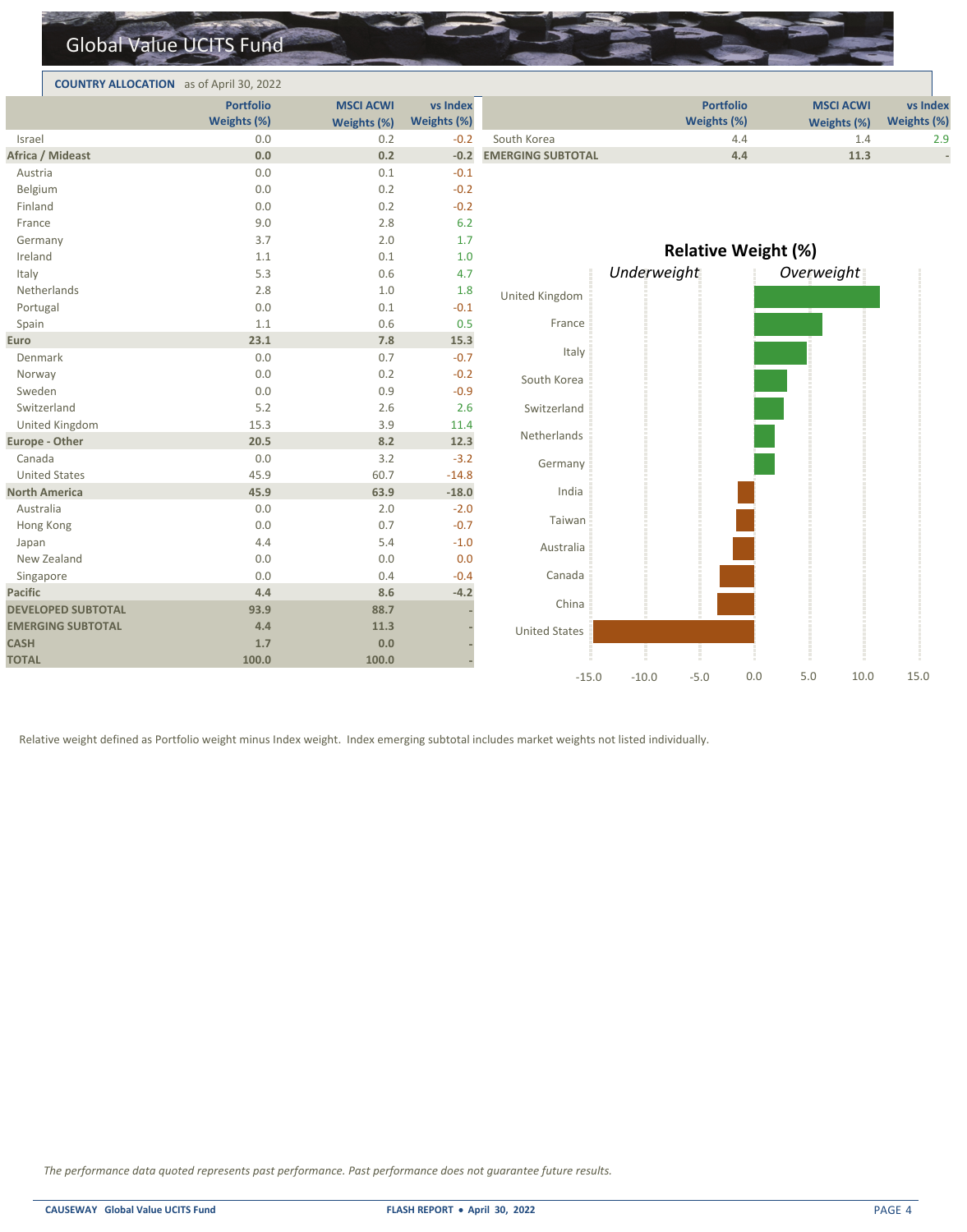Causeway Global Value UCITS Fund Review for Month Ended April 30, 2022

## Commentary Highlights

- Global equities fell in April as the prospect of tighter global monetary policy, the war in Ukraine, and additional Covid-related lockdowns in China all weighed on sentiment. As market participants anticipate higher interest rates, growth stocks—those with the loftiest valuations—have seen greater losses relative to value peers in the year-to-date period.
- Except for China, central banks globally are aiming to tighten monetary policy amid inflation that is substantially above-target without tipping their respective economies into recession. However, continuing supply chain bottlenecks, energy and labor shortages, and elevated consumer demand may make inflation difficult to contain in the short term.
- · We seek to add, in our view, high-quality, competitively well-positioned, cash-generative companies to our client portfolios, including those that we believe will benefit from a complete re-opening of the global economy, investment in energy independence in Europe, and the building of onshore manufacturing in many developed markets to mitigate supply chain vulnerabilities.

## **Performance Review**

Global equities fell in April as the prospect of tighter global monetary policy, the war in Ukraine, and additional Covid-related lockdowns in China all weighed on sentiment. As market participants anticipate higher interest rates, growth stocks—those with the loftiest valuations—have seen greater losses relative to value peers in the year-to-date period. The top performing markets in our investable universe were Turkey, Saudi Arabia, Indonesia, Kuwait, and Greece. The worst performing markets were Poland, Peru, Brazil, South Africa, and Hungary. The best performing sectors in the MSCI ACWI Index ("Index") were consumer staples, energy, and utilities. The worst performing sectors were communication services, information technology, and consumer discretionary. Every major currency except the Canadian dollar and British pound depreciated versus the US dollar during the period, thus diminishing overall returns on overseas assets for US dollar-based investors.

The Causeway Global Value UCITS Fund ("Fund") outperformed the Index during the month, due primarily to country allocation (a byproduct of our bottom-up stock selection process). Fund holdings in the software & services, materials, and pharmaceuticals & biotechnology industry groups, as well as an underweight position in the semiconductors & semi equipment and retailing industry groups, contributed to relative performance. Holdings in the capital goods and insurance industry groups, along with an underweight position in the food beverage & tobacco, real estate, and telecommunication services industry groups, offset some of the outperformance compared to the Index. The top contributor to return was paper & packaging solutions company, WestRock Co. (United States). Other notable contributors included pharmaceutical giant, Sanofi (France), pharmaceutical producer, Novartis AG (Switzerland), household & personal care products company, Reckitt Benckiser Group (United Kingdom), and Waste Management, Inc. (United States). The largest detractor was jet engine manufacturer, Rolls-Royce Holdings Plc (United Kingdom). Additional notable detractors included technology conglomerate, Alphabet, Inc. (United States), media & entertainment conglomerate, The Walt Disney Co. (United States), power & healthcare conglomerate, General Electric Co. (United States), and life insurer, Prudential Plc (United Kingdom).

## **Economic Outlook**

Except for China, central banks globally are aiming to tighten monetary policy amid inflation that is substantially above-target without tipping their respective economies into recession. In the US, annual inflation reached 8.5% in March, the highest level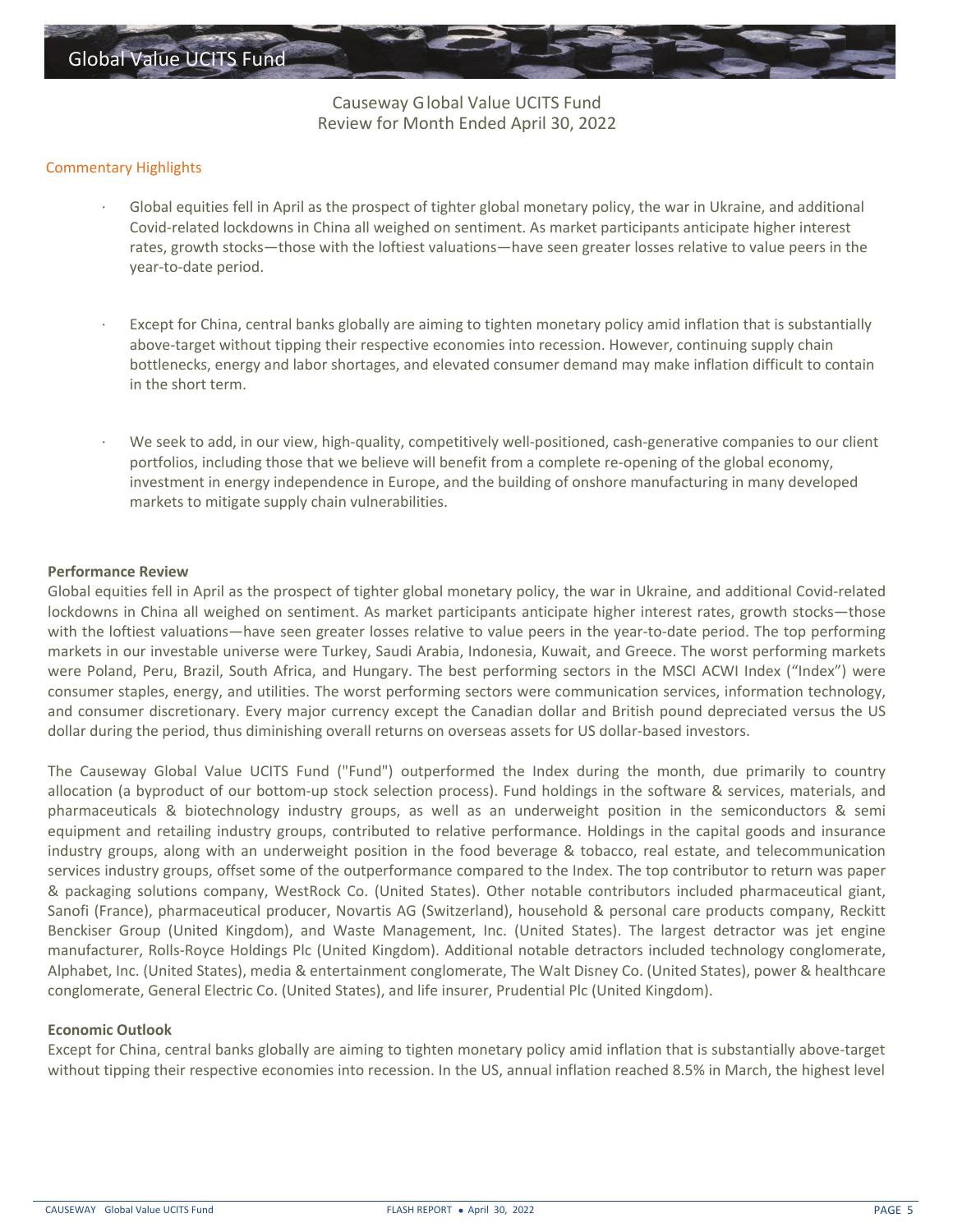

since 1981. However, continuing supply chain bottlenecks, energy and labor shortages, and elevated consumer demand may make inflation difficult to contain in the short term. The US Federal Reserve ("Fed") highlighted its objective to raise interest rates to neutral as quickly as possible. Market participants are now pricing in 50 basis point rate hikes at each of the Fed's next three meetings. Rising interest rates have supported US dollar strength, particularly versus the Japanese yen, which has weakened approximately 11% year-to-date versus the US dollar. In Europe, the war in Ukraine has entered its third month with no signs of a political resolution despite staggeringly tragic human costs. The ongoing invasion has continued to upend European energy markets, with European gas prices 42% higher year-to-date. March unemployment rates in the UK and Eurozone were near multi-decade lows—but consumer confidence has tumbled to levels historically seen during recessions. The S&P Global Flash Eurozone Composite Purchasing Managers' Index, on the other hand, was strong in April, increasing from 54.9 in March to 55.8, and well above market forecasts. The indicator pointed to notably improved growth in private sector service activity, which benefitted from easing Covid restrictions.

In China, authorities are struggling to contain Covid outbreaks. Residents in Shanghai spent all of April in a stringent lockdown and market sentiment was further dented by reports of new containment measures in Beijing. China's lockdowns have closed factories, caused massive transport delays, clogged ports, and stopped people from consuming. All this may greatly worsen an already fragile global supply chain. China's stated goal of 5.5% gross domestic product growth in 2022 now appears difficult to achieve without drastic intervention from monetary and fiscal authorities. Longer-term, we expect the global supply chain disruptions caused by China's Covid strategy, plus geopolitical concerns, to result in many developed markets shifting to onshoring, with increasing capital expenditures aimed at bolstering domestic manufacturing capacity.

## **Investment Outlook**

More than a decade of intense global central bank quantitative easing (culminating in an explosion of monetary stimulus during Covid) pushed asset prices higher as too much money chased too few opportunities. That 10-year money geyser resulted in very low, and in some regions, negative, interest rates and equity valuation multiples that rose sharply, often outpacing earnings (or the prospect of earnings at some future date). We believe a new monetary policy regime has begun one that will likely lead to the opposite result with earnings and multiples under pressure as investors once again focus on valuation. We are most interested in identifying companies with strong balance sheets and pricing power combined with effective cost-cutting measures that can protect their profit margins. We seek to add, in our view, high-quality, competitively well-positioned, cash-generative companies to our client portfolios, including those that we believe will benefit from a complete re-opening of the global economy, investment in energy independence in Europe, and the building of onshore manufacturing in many developed markets to mitigate supply chain vulnerabilities. We typically look for dividend income and share buybacks as an indication of management's resolve to reward shareholders and maintain efficient capital structures. We want that dividend income compounding, providing an important component of total return for our clients.

*The market commentary expresses the portfolio managers' views as of the date of this report and should not be relied on as research or investment advice regarding any stock. These views and any portfolio holdings and characteristics are subject to change. There is no guarantee that any forecasts made will come to pass. Any securities identified and described do not represent all of the securities purchased, sold or recommended for the Fund. Index returns, if any, are gross of withholding taxes, assume reinvestment of dividends and capital gains, and assume no management, custody, transaction or other expenses. The reader should not assume that an investment in any securities identified was or will be profitable.*

*MSCI has not approved, reviewed or produced this report, makes no express or implied warranties or representations and is not liable whatsoever for any data in the report. You may not redistribute the MSCI data or use it as a basis for other indices or investment products.*